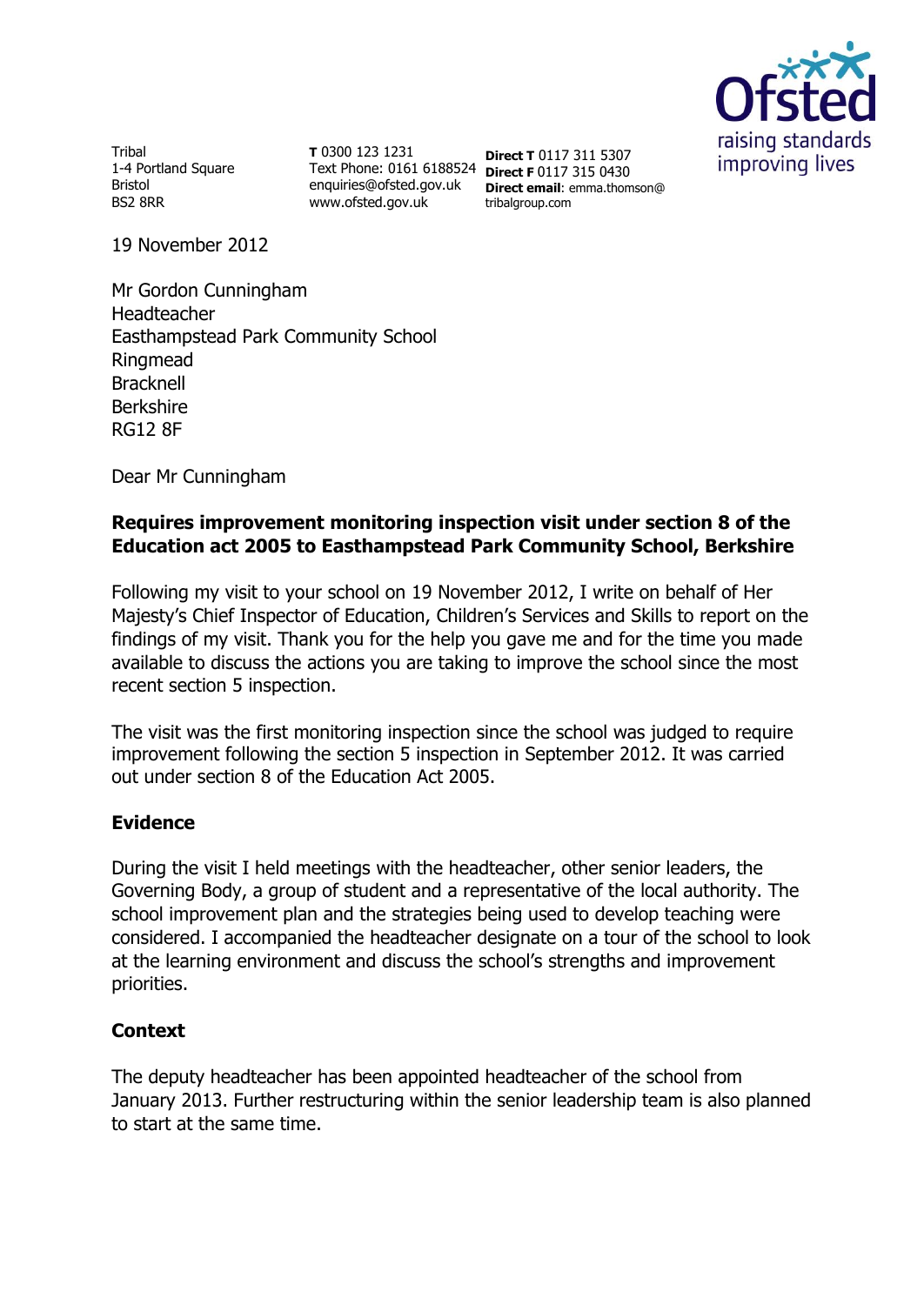

# **Main findings**

The headteacher and headteacher designate are working closely together to bring about a smooth transition in the leadership of the school. Plans to restructure the school leadership team are appropriately focused on making further improvements to the quality of teaching. Work is proving to be effective in setting clear and high expectations of staff and students.

The school has systems in place to track students' progress effectively. This information is now more accessible and leaders understand the need for it to be used effectively across all departments to promote better learning.

The school's development plan focuses directly on improving teaching but does not include details of how different groups of teachers will be supported to improve their practice. Members of the governing body are aware of the need to support and challenge leaders further particularly the work in improving the quality of teaching. They have already had some training in how they can develop this aspect of their role. Leaders and governors have a very clear understanding that a brisk pace of change is still needed to move the school forward. Actions taken so far show an appropriate sense of urgency.

Senior leaders and governors are taking effective action to tackle the areas requiring improvement identified at the recent section 5 inspection. Following the visit to the school, HMI recommend that further action is taken to:

- make sure that school leaders at all levels are taking effective steps to drive improvements in teaching and learning, are clear about how they can contribute to improving teaching, and how they know their leadership is making a difference.
- make sure support for teachers meets their individual needs, particularly teachers whose impact is already good to make this outstanding.

Ofsted will continue to monitor the school until its next section 5 inspection.

## **External support**

The local authority has provided effective help for the school particularly in supporting improvements to those in leadership positions. This has helped leaders to focus their actions more effectively where improvements are required the most.

I am copying this letter to the Chair of the Governing Body and the Director of Children's Services for Bracknell Forest.